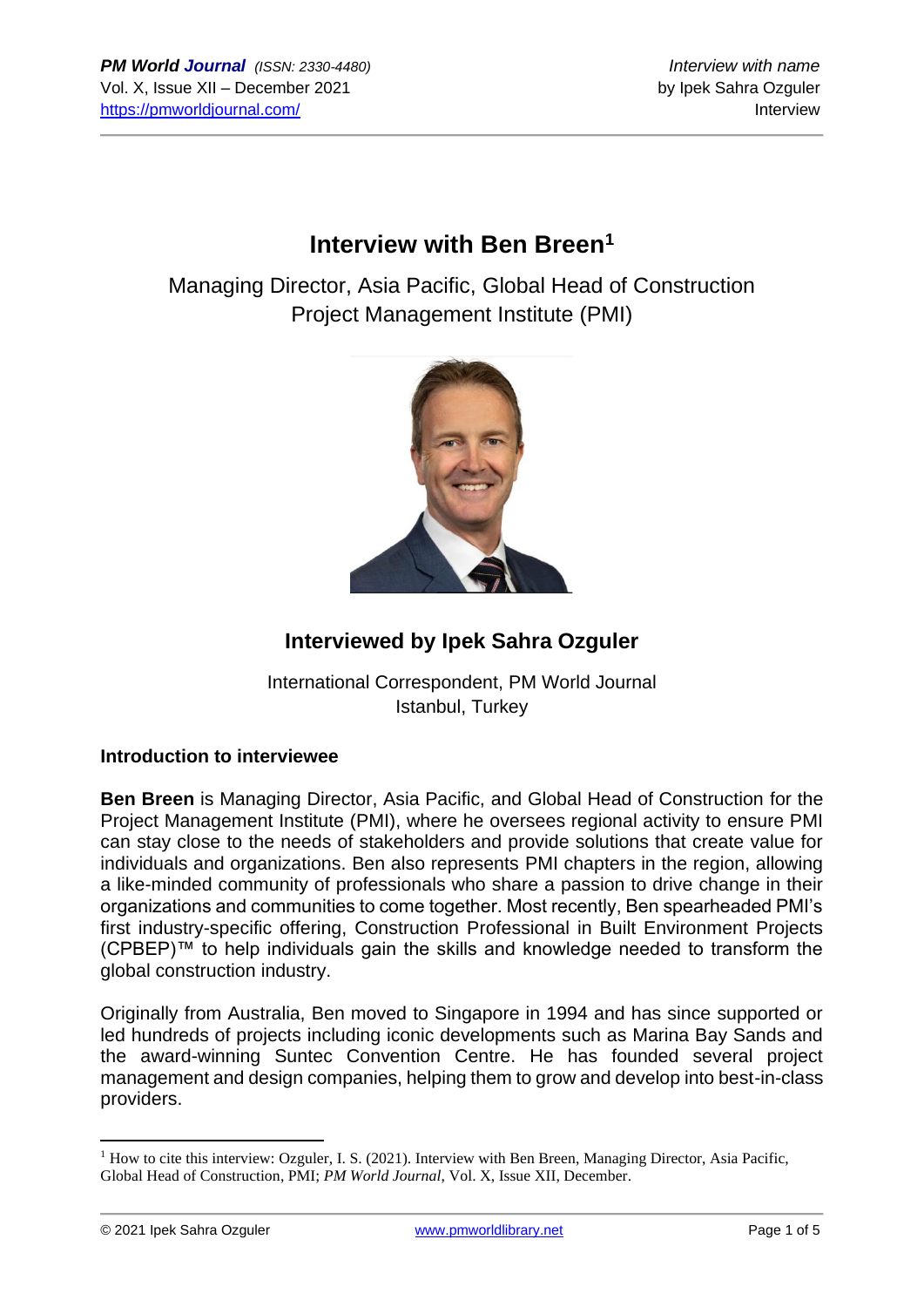Ben has a Bachelor of Engineering degree in building engineering from Victoria University of Technology in Melbourne, Australia, and is based in PMI's office in Singapore.

### **Interview**

**Ipek Sahra Ozguler (Ozguler):** First of all, thank you for accepting an interview request from PMWJ about the new infrastructure bill that recently passed. What does the infrastructure bill entail?

**Ben Breen (Breen):** Thank you for having me. The bipartisan, \$1.2 trillion infrastructure bill that U.S. President Biden signed into law will deliver key federal investments in America's infrastructure, enhancing bridges, roads, and water and energy systems, as well as the nation' s broadband. The bill also provides funds to modernize public transit, in addition to investing in passenger and freight rail, connecting people and goods more efficiently throughout the country.

There' s a lot of work that will be done as a result of this infrastructure bill, opening up a host of jobs and opportunities in various industries and sectors, with many looking to project professionals to ensure the work is carried out in a timely and efficient manner.

**Ozguler:** What role do project managers play in carrying out the work under the infrastructure bill?

**Breen:** Project managers will play a critical role in carrying out the work under this bill, as they are the backbone of the projects that will be carried out — the key in ensuring work is done on time, efficiently and within budget. But more than that, the project manager's role is evolving to center on strategy more than ever before, and we'll see this even more so as project professionals work with teams to carry out the important work behind this new infrastructure bill.

**Ozguler:** How can construction professionals make themselves more marketable as the need for skilled workers intensifies?

**Breen:** Professionals need to upskill to ensure they have the technical and people skills to bring projects to life, especially as more construction organizations experiment with AI, drones, and other forms of robotics. Challenges often impacting to the construction industry such as delays, scope creep and going over budget are impacting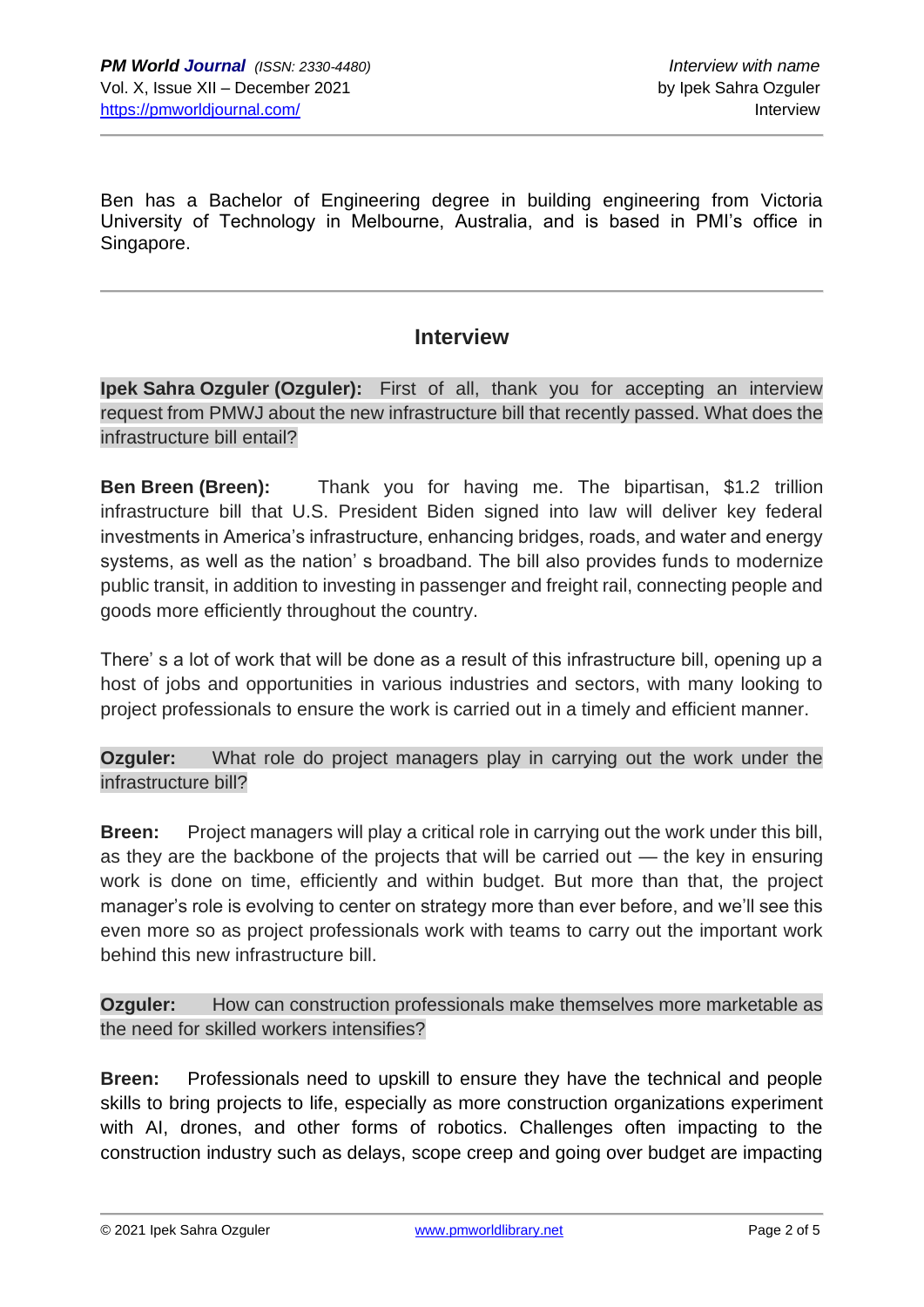the success of project outcomes and taking a toll on the professionals leading these projects—and the companies funding them.

Understanding the challenges and opportunities facing construction professionals and organizations, [Project Management Institute](http://www.pmi.org/) (PMI), created the [Construction](https://www.pmi.org/certifications/construction)  [Professional in Built Environment Projects \(CPBEP\)](https://www.pmi.org/certifications/construction)<sup>™</sup>, our first industry-specific offering to upskill construction professionals. The CPBEP includes seven e-learning courses, three of which are micro-credentials and were designed in collaboration with construction industry experts and course designers and defines the standard for construction management.

Professionals who seek to differentiate themselves can pursue the CPBEP certification to help them sharpen or develop new skills for an existing or future role in the built environment, in addition to perfecting effective power skills — like communication and collaborative leadership — that help drive team and project success.

**Ozguler:** According to PMI's 2021 Talent Gap report, more than 61 million project management positions in manufacturing and construction need to be filled by 2030, a 13% increase from 2019. Do you expect the signing of the infrastructure bill to widen the talent gap even more?

**Breen:** We do expect the talent gap to widen more following the passing of this important bill simply because there will be more projects, creating more of a need for skilled professionals to carry out the work. The Talent Gap report is a 10-year outlook on the project management profession, so when we think about how this report is curated — without considering unknowns like potential legislation — it's clear that we will see even more of a boom in opportunity from a project management standpoint as the bill goes into effect and projects get started all over the country.

The Biden administration has projected that the new infrastructure deal combined with the Build Back Framework will add on average [1.5 million jobs per year](https://www.whitehouse.gov/briefing-room/statements-releases/2021/11/06/fact-sheet-the-bipartisan-infrastructure-deal/) in the next 10 years.

#### **Ozguler:** How can organizations overcome this shortage of talent?

**Breen:** Simply put, organizations and organizational leaders need to upskill and reskill their talent to meet this demand. Construction and the larger built environment are key to the world's constant state of transformation, so by upskilling talent and utilizing leading resources, like the CPBEP, organizations can future-proof themselves and lead the way in monumental projects that are critical to the future of our world.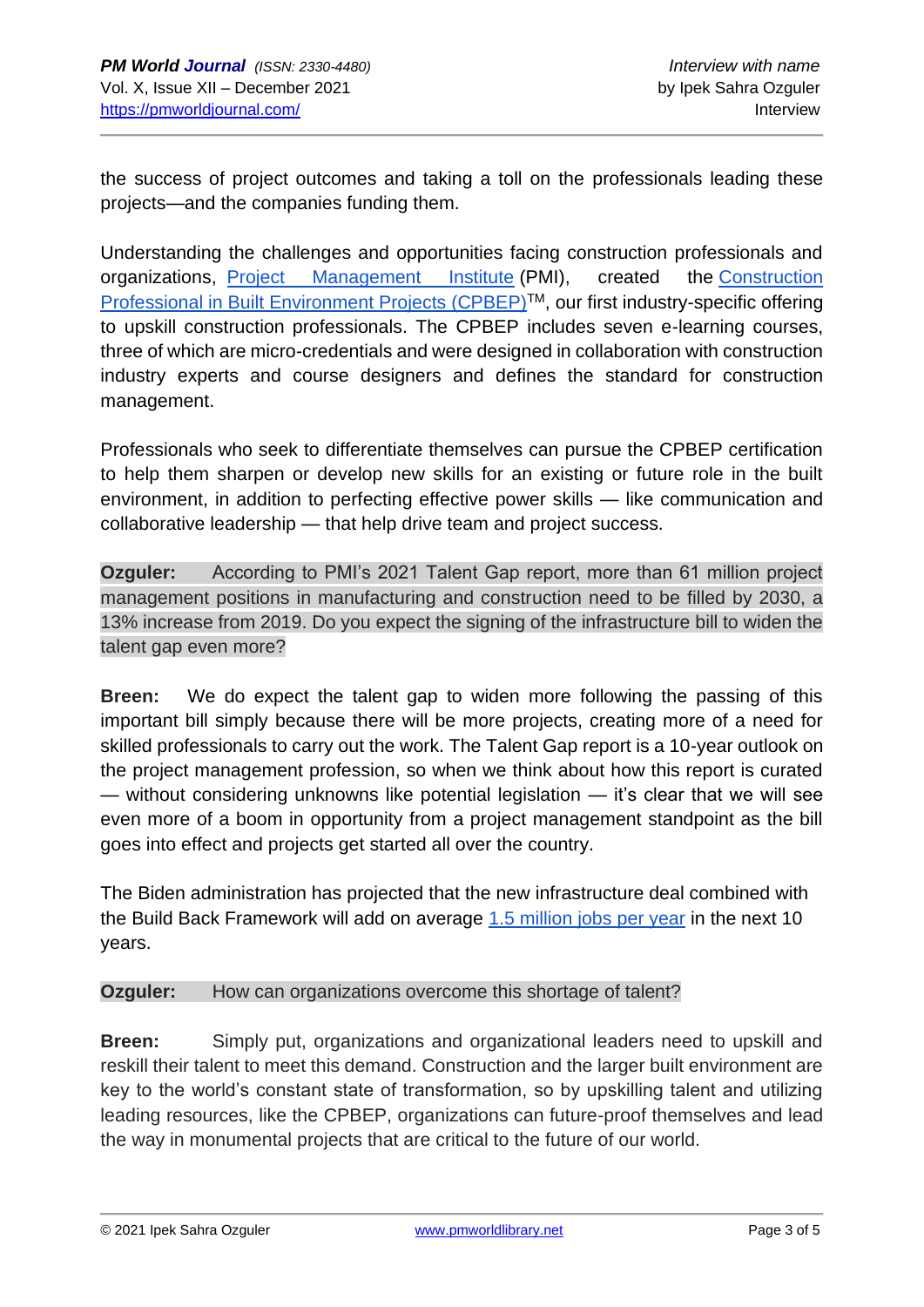**Ozguler:** What are some challenges the construction industry faces globally, and how can project management help ease those pain points?

**Breen:** In 2020, PMI surveyed more than 40,000 global Project Management Professional (PMP) ® certification holders in the construction industry and found that 72 percent of them experience project delays always or often, 70 percent experience scope creep always or often, and 73 percent of projects ended over budget. Furthermore, construction is among the least digitized industries globally and rarely innovative due to limited margins and general risk aversion. In order to lead local, national and global transformation efforts, the construction industry — as well as industry professionals needs to transform. This starts with upskilling and reskilling the workforce to ensure professionals have the technical and people skills needed to bring projects to life.

**Ozguler:** How does the need for these projects and skilled workers in the U.S. compare to other parts of the world?

**Breen**: Enhancing infrastructure is a priority across the regions beyond the conversation happening in the U.S. According to the [Global Infrastructure Outlook,](https://outlook.gihub.org/?utm_source=GIHub+Homepage&utm_medium=Project+tile&utm_campaign=Outlook+GIHub+Tile) it is estimated that by 2040, there will be a \$15 trillion gap between infrastructure needs and actual investment, so world leaders will look to close this gap as the demand for these projects intensifies. From work on the Kribi-Edea highway in Cameroon to the Energy Bridge in Ukraine, infrastructure updates are critical globally, which will result in a plethora of job opportunities and the need for skilled workers to fill them.

#### **Ozguler:** How will the new bill shape the global conversation on infrastructure?

**Breen:** As the U.S. takes this critical first step in improving the nation's infrastructure, we can expect more conversations surrounding global infrastructure as cities continue to grow and global connectivity increases across regions. With the COVID-19 pandemic accelerating some of these needs and connecting us in ways we've never seen before, resiliency and innovation will be paramount around the world as leaders and decision-makers shape the futures of not only organizations and countries, but the world as a whole.

PMI is also creating a Global Industry Leaders Forum to bring together like-minded construction representatives from the world's leading construction companies. The forum will seek to develop a network of global construction professionals to discuss the bigpicture challenges experienced in the industry and identify standards to employ in their organizations.

#### **Ozguler:** Thank you for giving detail information.